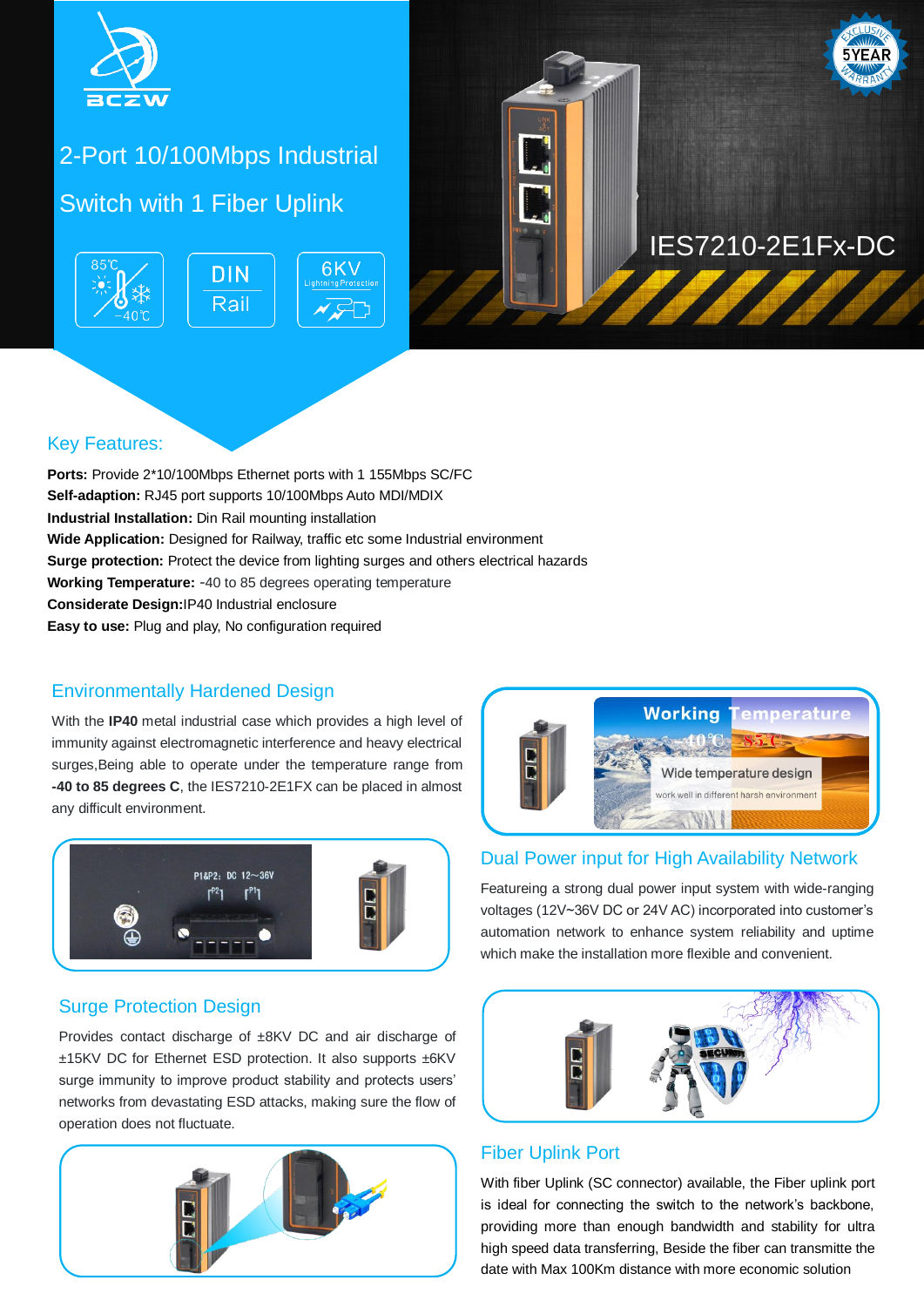# IES7210-2E1Fx-DC

# 2-Port 10/100Mbps Industrial Switch with 1 Fiber Uplink

## Technical Datasheet

| <b>Model</b>                   | <b>IES7210-2E1Fx-DC</b>                                                                                                                                                                                                                                                                                                                                                                                                                                                                            |          |  |
|--------------------------------|----------------------------------------------------------------------------------------------------------------------------------------------------------------------------------------------------------------------------------------------------------------------------------------------------------------------------------------------------------------------------------------------------------------------------------------------------------------------------------------------------|----------|--|
| <b>Hardware Specifications</b> |                                                                                                                                                                                                                                                                                                                                                                                                                                                                                                    |          |  |
| ports                          | 2 10/100BASE-T RJ45 auto-MDI/MDI-X ports<br>1 155Mbps SC Slot                                                                                                                                                                                                                                                                                                                                                                                                                                      |          |  |
| Connector                      | Removable 4-pin terminal block<br>Pin 1/2 for Power 1; Pin 3/4 for Power 2                                                                                                                                                                                                                                                                                                                                                                                                                         |          |  |
| <b>LED Display</b>             | Power Indicator: PWR(green).<br>Network Indicator: Link(yellow)<br>SFP: Green                                                                                                                                                                                                                                                                                                                                                                                                                      |          |  |
| Power requirements             | 12~36V DC                                                                                                                                                                                                                                                                                                                                                                                                                                                                                          |          |  |
| Power Consumption              | Less than 2Watts                                                                                                                                                                                                                                                                                                                                                                                                                                                                                   |          |  |
| Power Connector                | Removable 4-pin terminal block, Pin 1/2 for Power 1; Pin 3/4 for Power 2                                                                                                                                                                                                                                                                                                                                                                                                                           |          |  |
| Installation                   | DIN-rail kit and wall-mount kit                                                                                                                                                                                                                                                                                                                                                                                                                                                                    |          |  |
| Switch Performance             | Backplane bandwidth                                                                                                                                                                                                                                                                                                                                                                                                                                                                                | 1Gbps    |  |
|                                | Packet forwarding rate                                                                                                                                                                                                                                                                                                                                                                                                                                                                             | 0.45Mpps |  |
|                                | <b>MAC</b> address                                                                                                                                                                                                                                                                                                                                                                                                                                                                                 | 4k       |  |
|                                | Back pressure for half duple. IEEE 802.3x pause frame for full duplex<br>Flow control                                                                                                                                                                                                                                                                                                                                                                                                              |          |  |
| Enclosure                      | IP40 Metal case                                                                                                                                                                                                                                                                                                                                                                                                                                                                                    |          |  |
| <b>ESD Protection</b>          | 6KV ESD                                                                                                                                                                                                                                                                                                                                                                                                                                                                                            |          |  |
| Dimension(W x D x H)           | 30 x 90 x 84mm (1.18in x 3.54in x 3.3in)                                                                                                                                                                                                                                                                                                                                                                                                                                                           |          |  |
| Weight                         | $0.2$ Kg                                                                                                                                                                                                                                                                                                                                                                                                                                                                                           |          |  |
| <b>Standards Conformance</b>   |                                                                                                                                                                                                                                                                                                                                                                                                                                                                                                    |          |  |
| Network standard               | IEEE 802.3 10Base-T<br>IEEE 802.3u 100Base-Tx<br>IEEE 802.3x Full-Duplex Flow Control<br>IEEE 802.3az EEE                                                                                                                                                                                                                                                                                                                                                                                          |          |  |
| <b>Stability Testing</b>       | FCC CFR47 Part 15, EN55022/CISPR22, Class A<br>EMS:<br>IEC61000-4-2 (ESD): ±8kV (contact), ±15kV (air)<br>IEC61000-4-3 (RS): 10V/m (80MHz-2GHz)<br>IEC61000-4-4 (EFT): Power Port: ±4kV; Data Port: ±2kV<br>IEC61000-4-5 (Surge): Power Port: ±2kV/DM, ±4kV/CM; Data Port: ±2kV<br>IEC61000-4-6 (CS): 3V (10kHz-150kHz); 10V (150kHz-80MHz)<br>IEC61000-4-16 (Common mode conduction): 30V (cont.), 300V (1s)<br>IEC 60068-2-32 (free fall)<br>IEC 60068-2-27 (shock)<br>IEC 60068-2-6 (vibration) |          |  |
| Environment                    |                                                                                                                                                                                                                                                                                                                                                                                                                                                                                                    |          |  |
| Environment specification      | Operating temperature: -40°C~85°C, operating humidity: 5%~95%                                                                                                                                                                                                                                                                                                                                                                                                                                      |          |  |
|                                | Storage temperature: -40°C~85°C, storage humidity: 5%~95%                                                                                                                                                                                                                                                                                                                                                                                                                                          |          |  |
| Warranty                       | 5 Years                                                                                                                                                                                                                                                                                                                                                                                                                                                                                            |          |  |